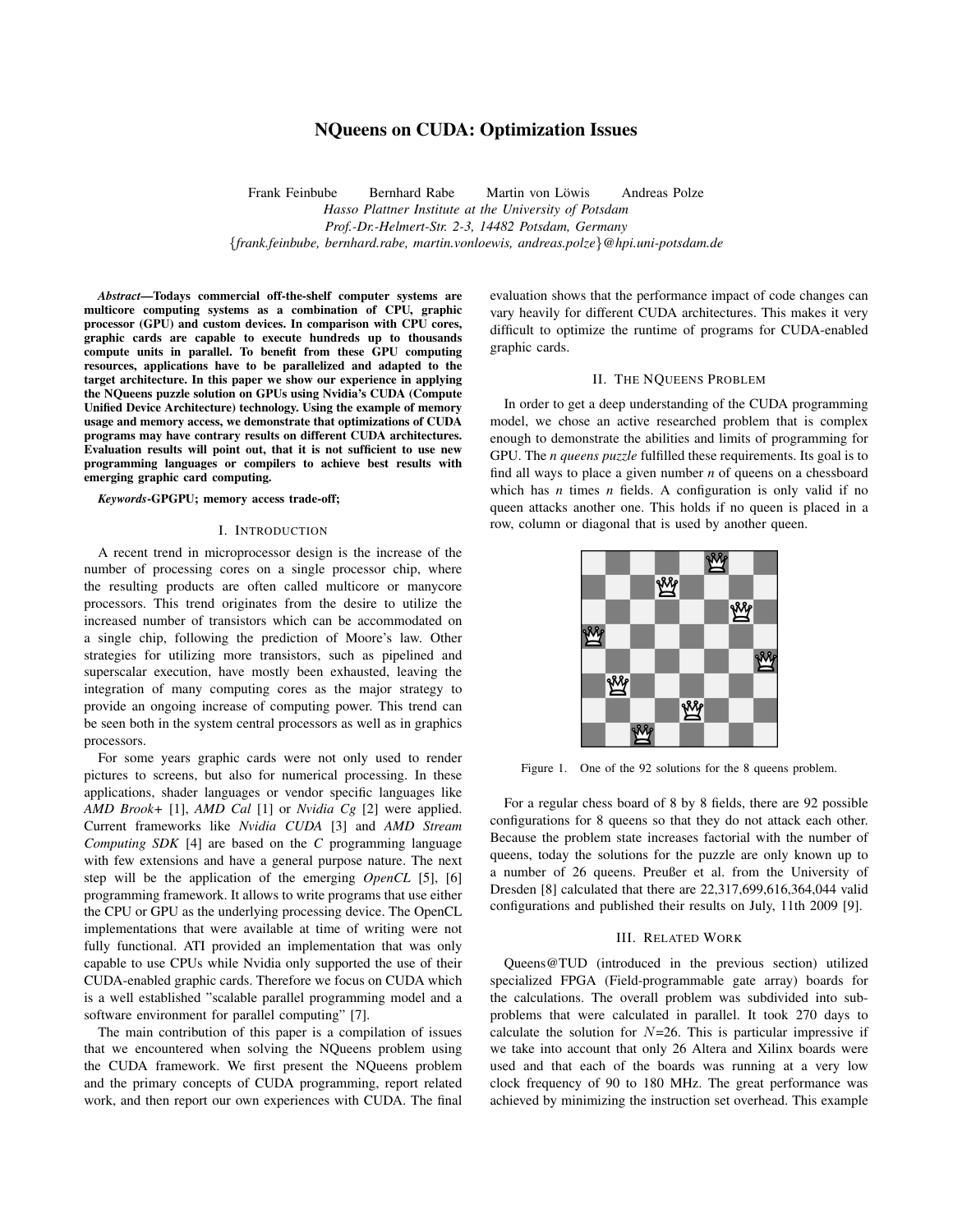also demonstrates that CPUs are not the only answer for highperformance parallel computing. Specialized hardware like FPGAs or graphic cards can be a better approach for some problem classes.

The NQueens@Home project headed at the Universidad de Concepción de Chile [10] is a massive-parallel distributed system with constantly varying participants. A middleware provides and distributes work packages over the Internet. The actual calculations are done by the personal computers of registered users. In contrast to similar systems, NQueens@Home does not exploit graphic cards for the calculations.

Both projects are using a heavily optimized sequential algorithm written in C-language by J. Somers [11] which we took as the basis for our algorithm as well. It is a backtracking algorithm and works as follows: For a new queen it uses a bit-mask to select a free place. After placing the queen it updates three lists of masks. One stores all occupied columns, the second all occupied positive<sup>1</sup> diagonals and the last one all occupied negative diagonals. For the next row, the positive diagonal is shifted to the right and the negative one to the left. After that the placing bit-mask is recalculated and a new queen will be set. If no place is available or all queens were set, the algorithm removes the latest entries and sets the latest queen to a different position. In case that all queens were set, the solution counter is increased by one.

In [12] the general purpose graphic programming language *Nvidia Cg* is used to solve the NQueens problem. The authors evaluated their solution with a Nvidia GeForce 6800 Ultra graphic card and compared the results with a Pentium M 2.00 GHz processor. The processor dramatically outperformed the graphic card.

[13] discusses different implementations of NQueens solvers and evaluates selected approaches. For that, a Nvidia GeForce 9600 GT running *CUDA 1.0* implementations and a Intel Quad Core 2.4 GHz running C++ implementations were used. This evaluation also shows that general purpose usage of graphic cards is slow. The authors also state that CUDA is even slower than *Cg*.

Both publications study only a single architecture of graphic cards. We will show that there are significant differences in the way graphic cards with different CUDA-Architectures run the same code.

#### IV. THE CUDA-PROGRAMMING MODEL

Nvidia CUDA [3] is a well established "scalable parallel programming model and a software environment for parallel computing" [7]. It allows writing programs that run on general purpose graphic processors (GPGPU) by Nvidia. Due to the hardware architecture of these devices, many complex computational problems can be solved much faster compared to current CPUs. These problems include physical computations and video processing. Nowadays, development for CUDA is done using some C extensions. The code is precompiled with the nvcc tool provided by Nvidia and eventually compiled to binaries accessing CUDAenabled graphic drivers. Because CUDA works with all modern graphic cards from Nvidia, even Nvidia ION [14], it is widelyused in current computers. This makes it particularly interesting for research on parallel computing.

<sup>1</sup>Positive means facing from the upper left corner to the bottom right corner.

The CUDA programming model aims to enable programmers to develop parallel algorithms that scale to hundreds of cores using thousands of threads. CUDA developers should not need to think about the mechanics of a parallel programming language, but should be enabled to employ the CPU and the GPU in parallel [7].

Listing 1 shows the regular way to use CUDA. At first, memory is allocated on the host as well as on the device. Then the input parameters for the CUDA program are copied to the device. This is necessary because CUDA code cannot access host memory. The parts of the application that run on the graphic card are called *kernels*. A kernel is executed by a number of thread blocks that consist of a number of lightweight CUDA threads. The size of a thread block and the number of blocks can be configured at kernel launch time. The selection of these values is a non-trivial problem that is beyond the scope of this paper. CUDA threads that reside in the same block can communicate using slow device memory or fast shared memory. In addition they can be synchronized. The amount of shared memory per block can also be configured at kernel launch time. While the kernel is running, the CPU is free to process additional workloads. In this example it simply waits, till the calculations are finished using the cudaThreadSynchronize statement. The final step is to load the result data from the graphic card's memory to the host memory.

| 1 // 1. allocate memory on the graphic card                         |
|---------------------------------------------------------------------|
| cudaMalloc $((\text{void} **) \& \text{dataGpu}, \text{memSize})$ ; |
| 3 // 2. copy to device memory of the graphic card                   |
| cudaMemcpy (pDataGpu, pData, memSize,                               |
| cudaMemcpyHostToDevice);                                            |
| 5 // 3, run the calculation kernel                                  |
| kernel <<<br>blockSize , threadsPerBlock,                           |
| sharedMemorySize $\gg$ (pDataGpu);                                  |
| 7 // 4. wait for the graphic card threads to                        |
| finish calculations                                                 |
| cudaThreadSynchronize();                                            |
| 9 // 5. copy from device memory of the graphic                      |
| card back to host memory                                            |
| cudaMemcpy (pData, pDataGpu, memSize,                               |
| cudaMemcpyDeviceToHost);                                            |

# Listing 1. CUDA usage model

Each kernel fulfills the same tasks, as listed in Listing 2. At first each thread calculates its unique thread identifier using some constructs provided by the CUDA environment (blockIdx, blockDim, threadIdx). This identifier can be used to make control decisions and to compute memory addresses to access input parameters. Then the actual calculations take place. In the last step of a CUDA kernel the calculated result is written back to the device memory which can be accessed by the host program afterwards.

|                         | // 1. derive thread id from block id and           |
|-------------------------|----------------------------------------------------|
|                         | relative thread id                                 |
|                         | 2 int threadId = blockIdx.x*blockDim.x+threadIdx.x |
|                         |                                                    |
|                         | // 2. read from array (using thread id as index)   |
|                         | int parameter = dataGpu[threadId];                 |
|                         | $11$ 3, calculate the result                       |
| 6 <sup>1</sup>          | $result = parameter * parameter;$                  |
|                         | // 4. write to array (using thread id as index)    |
| $\overline{\mathbf{g}}$ | $dataGpu[threadId] = result;$                      |
|                         | Listing 2. CUDA kernel model                       |

There is a strict separation of kernels and normal program routines. Kernel methods must not be recursive and must not use static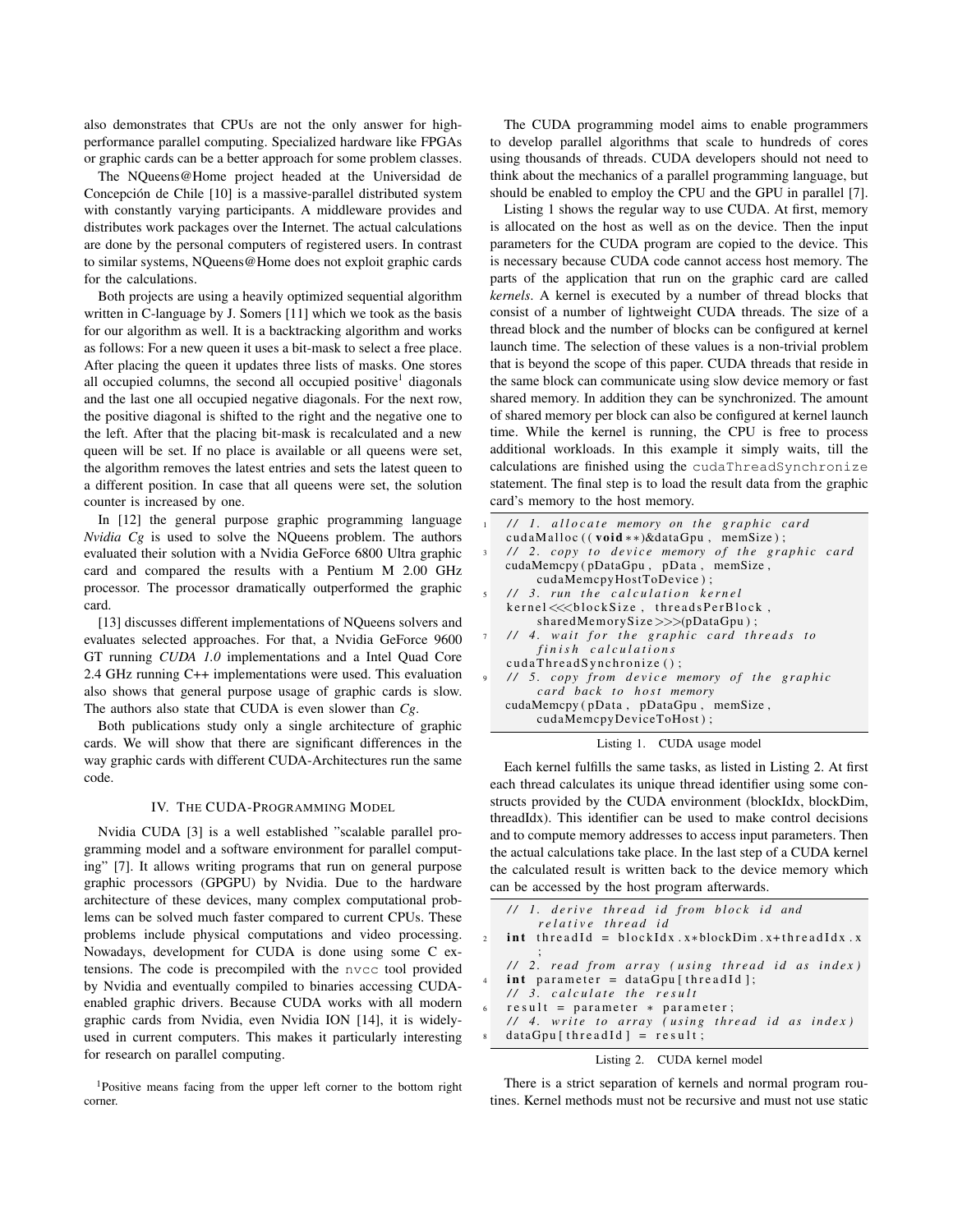variables. On future CUDA-enabled architectures atomic doubleprecision floating point operations will be supported via hardware, but at the moment only single-precision floating point operations are feasible. Using double-precision floating point anyway results in slow performance due to the emulation with single-precision operations.

The CUDA memory model is shown in Table I. Similar to the memory of the host, every CUDA device has its own memory. This so called device memory or global memory is the biggest memory region on the graphic device. It is off-chip, therefore relatively slow and can be accessed by host and by kernels. In addition it is persistent across kernel launches. The other extreme are the very fast registers of a thread. There are  $16k$  registers<sup>2</sup> for all threads on a device. Taken a kernel that is executed with 32 blocks and 128 threads per block, only 4 registers are available for each thread. Local variables that do not fit into registers reside in so called local memory. This memory is mapped into the off-chip device memory and therefore very slow compared to registers. In addition every thread block has a small amount (16 KB) of on-chip shared memory. That memory can be either used for communication and synchronization between threads or as a storage for local variables. Because it is so restricted, for a large thread count only a small amount of shared memory can be used per thread. In some cases it pays off to decrease the thread count and to use a greater amount of the fast shared memory for each thread. There are also some special cached read-only memories called texture and constant memory.

# V. APPROACH

After investigating the problem and different proof of concepts, we have chosen the promising algorithm of J. Somers [11] (see Section III) as basis for our CUDA solution. This decision founded on the fact that this algorithm does not use recursions, consumes little memory and is used by several other implementations, especially in the very successful ones. [8], [10]

This NQueens algorithm is backtracking algorithm. The first step is to place a queen in the first row and remember occupied fields of the next row. The next queen is then placed in the second row, but cannot sit on in the same column or diagonal as the first queen. Now we derive the free columns in the third row and place a queen on a free place. This procedure is repeated until there is no free field left. If we filled all rows we have a solution, if not we can exclude a set of configurations. In both cases we back track to the previous row, place its queen on the next free field and go on with the procedure.

Due to the fact that flipping a board setting over the y axis creates a new unique solution, it is sufficient to calculate only one-half of the solutions. For odd board sizes a special handling of the middle column is needed, because only one queen can sit in a vertical row.

# *A. Parallelization*

The first and most important step in order to use CUDA for the calculations was to parallelize Somers algorithm. Therefore it was modified in a way that allows the precalculation of all board settings for a given number of rows. Figures 2 shows such a precalculated board setting for two queens. These boards are used as the input for the algorithm which calculates all solutions starting from the given setting. Applied to CUDA the first algorithm runs on the host and the second one as a kernel on the graphic card.



Figure 2. A precalculated board setting as a startup configuration for our parallel backtracking algorithm. The shaded area is occupied by the queens that are already placed on the board. The rest of the board is the solution space where the remaining 6 queens have to be placed by the worker thread.

The data layout of a precalculated board setting is shown in Figure 3. The data is represented as a single-dimensional array. Every thread has a chunk within this array that contains information about the precalculated rows. If we use 4 threads and have 3 precalculated rows per thread the layout would look exactly like in the figure. Every row setting is represented by a bitfield where the free places are marked by 1s and occupied ones by 0s.

| <b>Bitfield</b><br>row 1<br>thread 1 | <b>Bitfield</b><br>row 2<br>thread 1 | <b>Bitfield</b><br>row 3<br>thread 1 | <b>Bitfield</b><br>row 1<br>thread 2            | <b>Bitfield</b><br>row 2<br>thread 2 |  |
|--------------------------------------|--------------------------------------|--------------------------------------|-------------------------------------------------|--------------------------------------|--|
|                                      |                                      |                                      |                                                 |                                      |  |
|                                      | <b>Bitfield</b><br>row 3<br>thread 2 | <b>Bitfield</b><br>row 1<br>thread 3 | <b>Bitfield</b><br>row <sub>2</sub><br>thread 3 | <b>Bitfield</b><br>row 3<br>thread 3 |  |
|                                      |                                      |                                      |                                                 |                                      |  |
|                                      | <b>Bitfield</b><br>row 1<br>thread 4 | <b>Bitfield</b><br>row 2<br>thread 4 | <b>Bitfield</b><br>row 3<br>thread 4            |                                      |  |

Figure 3. Data layout of precalculated board settings. In this example we have 4 threads and precalculated 3 rows.

Listing 3 shows the host routine that calls the CUDA kernel. In the initData function we calculate the initial board settings using a given board size and a row count<sup>3</sup>. Thereby we also determine the thread count, which is equal to the number of precalculated board settings. Next we allocate memory on the graphics card and fill it with our data. After that we start the kernel, wait for it to finish and finally sum up the solutions of the parallel kernel runs. Each thread stores its result at the first position of its input data array chunk.

```
int threadCount, mem_size = 0;
   int * data_gpu;
4 int* data = initData (boardsize, depth, &
       threadCount, &mem_size ;
   int blockSize = threadCount / threadsPerBlock + 1;
```
<sup>3</sup>Which is called *depth* in the listing.

<sup>2</sup>Cards from the GeForce 8 and 9 series only had 8k of registers.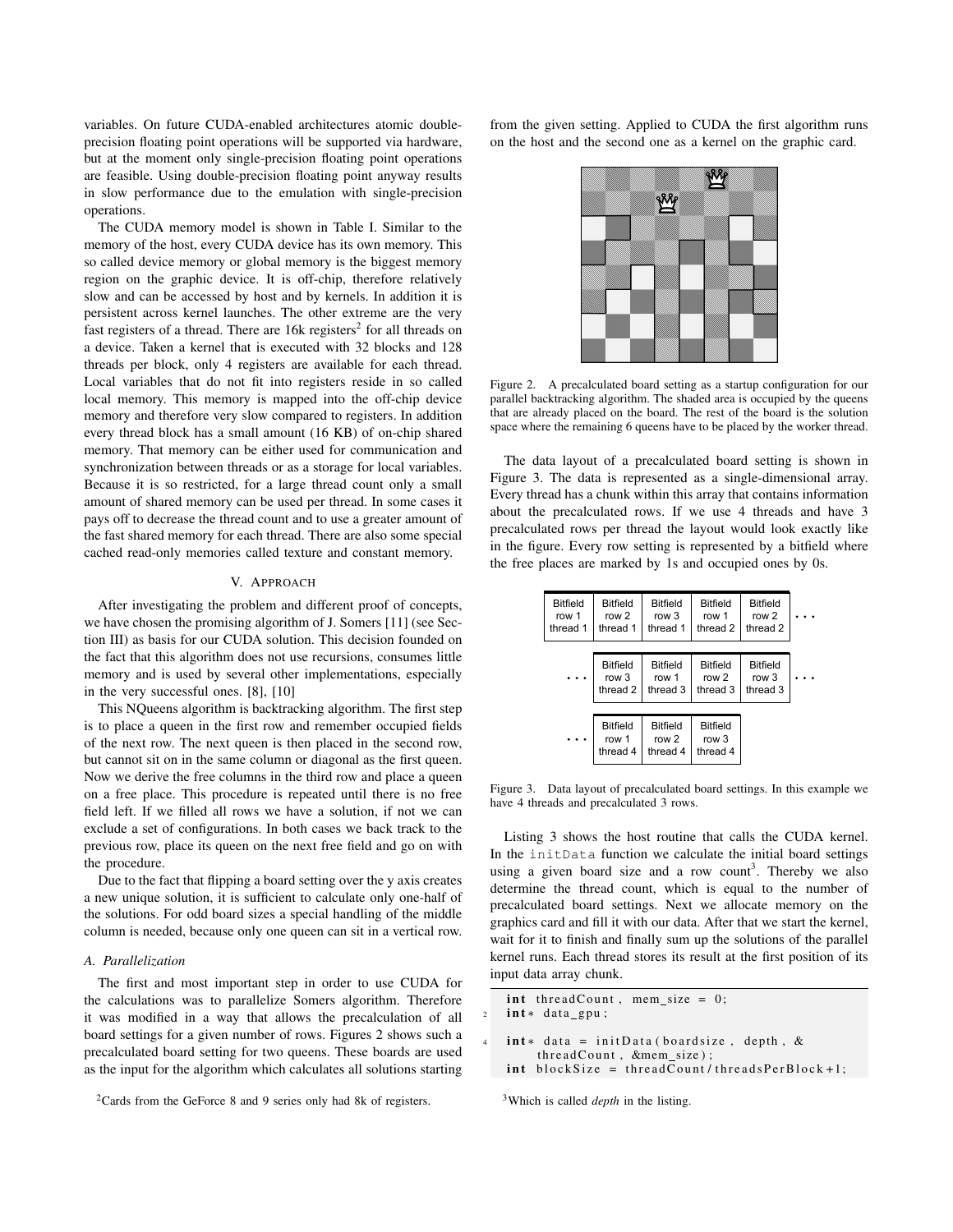| memory type     | scope      | host access | kernel access | speed         | size       |
|-----------------|------------|-------------|---------------|---------------|------------|
| host memory     | per host   | R/W         | None          | medium        | big        |
| device memory   | per device | R/W         | R/W           | medium        | big        |
| registers       | per thread | None        | R/W           | very fast     | very small |
| local memory    | per thread | None        | R/W           | medium        | medium     |
| shared memory   | per block  | None        | R/W           | fast          | small      |
| constant memory | per device | R/W         | R             | fast (cached) | medium     |
| texture memory  | per device | R/W         | R             | fast (cached) | medium     |
|                 |            |             |               |               |            |

Table I CUDA MEMORY MODEL [3]

| 6  |                                                                      |
|----|----------------------------------------------------------------------|
|    | cudaMalloc $((\text{void} **)\&\text{data\_gpu}, \text{mem\_size});$ |
| 8  | cudaMemcpy (data_gpu, data, mem_size,                                |
|    | cudaMemcpyHostToDevice);                                             |
|    |                                                                      |
|    |                                                                      |
| 10 | NqueensCUDA $\ll$ blockSize, threadsPerBlock $\gg$                   |
|    | boardsize, threadCount, depth, data_gpu);                            |
|    | cudaThreadSynchronize();                                             |
| 12 |                                                                      |
|    | cudaMemcpy (data, data_gpu, mem_size,                                |
|    | cudaMemcpyDeviceToHost);                                             |
|    |                                                                      |
| 14 |                                                                      |
|    | $cudaThreadExit()$ :                                                 |
| 16 |                                                                      |
|    | unsigned long long solution Count = $0$ ;                            |
| 18 | for $($ threadId = 0; threadId < threadCount; threadId + +)          |
|    | solution Count $\leftarrow$ data [thread Id $\ast$ depth];           |
|    |                                                                      |

Listing 3. Host side of the CUDA NQueens implementation

Listing 4 shows the complete CUDA kernel for our first parallel adaption of the NQueens program. A comprehensive description of the algorithm can be found at [11]. Thus we will focus our descriptions on the code changes we made.

The algorithm consists of two main parts. The first one is the loop that initializes the fields using the input data. The second one is the critical loop that uses back tracking to calculate the solutions, beginning at the starting point from the initialization.

First we derive the thread id as described in section IV. We use this id to get the input data for the thread and fill the structures in the initialization loop:  $lsb = data[threadId * depth + numrows];$ 

In the critical loop the main difference is the determination of the end of the stack using the row count: if  $(nStack == depth)$ Thus the back tracking algorithm will stop, when the sub-problem is solved.

|                               | 1_global_ void NqueensCUDA(int board_size, int<br>thread Count, $int$ depth, $int * data$ )      |
|-------------------------------|--------------------------------------------------------------------------------------------------|
|                               | $int$ threadId = blockIdx.x*blockDim.x+threadIdx.x                                               |
|                               | $\mathfrak{f}$ if (threadId $\mathfrak{f}$ threadCount    threadId $\mathfrak{f}$ (1)<br>return; |
| $\overline{7}$<br>$\mathbf Q$ | ULL solution Count = $0$ ;                                                                       |
| 11                            | $/*$ mark columns and diagonals that are set $*/$<br>int qBitCol[MAX_BOARDSIZE];                 |
| 13                            | int qBitPosDiag[MAX_BOARDSIZE];<br>int qBitNegDiag[MAX BOARDSIZE];                               |
|                               | $15$ /* we use a stack instead of recursion */                                                   |

 $int a Stack [MAX_BOARDSIZE + 2];$ 17 register int nStack;  $19$  register int numrows = 0; register unsigned int lsb; /\* *least sig. bit* \*/ 21 */*∗ *bits* which are set mark free positions \*/  $23$  register unsigned int bitfield = 0; int board minus = board size  $-1$ ; 25 /\* *if board size is N, mask consists of N 1's \*/*  $27$  register int mask =  $(1 \ll \text{board\_size}) - 1$ ; <sup>29</sup> */*∗ *I n i t i a l i z e s t a c k* ∗*/*  $a \text{Stack} [0] = -1$ ; /\* *signifies end of stack \*/* 31 int half = board\_size >>1; /\*  $divide$  by two \*/ /∗ *fill in rightmost 1's in bitfield for half of b o a r d s i z e .* ∗*/* bit field =  $(1 \ll \text{half}) - 1$ ; <sup>35</sup> n St a c k = 1 ; */*∗ *s t a c k p o i n t e r* ∗*/*  $37 \text{ qBitCol}$  [0] = qBitPosDiag [0] = qBitNegDiag [0] =  $0:$ 39 /\* *initialize field (precalculated setting) \*/* for  $($ ; numrows  $\langle$  depth;) <sup>41</sup> {  $\text{lsb} = \text{data}$  [thread Id \* depth + numrows]; 43 bitfield  $&=$   $\tilde{c}$  lsb; 45 int  $n =$  numrows + +: <sup>47</sup> */*∗ *mark o c c u pi e d p l a c e s i n n e x t row* ∗*/*  $qBitCol [numrows] = qBitCol [n] | lsb;$ qBitNegDiag [numrows]= (qBitNegDiag [n] | lsb)  $>>1$ : qBit Pos Diag [numrows] = (qBit Pos Diag [n] | lsb)  $<<1;$ 51  $a Stack [nStack++] = bitfield;$ 53 /\* We can't consider positions of queens that *already* on the board. \*/ bit field = mask &  $\tilde{c}$  (qBitCol [numrows ] | qBitNegDiag [ numrows ] | qBitPosDiag [ numrows ] ) ; <sup>55</sup> } 57 /\* this is the critical loop \*/ for  $($ ;;) <sup>59</sup> { */*∗ *g e t f i r s t ( l e a s t s i g ) "1" b i t* ∗*/* 61 lsb =  $-($ (signed) bitfield) & bitfield; if  $(0 == bit field)$ <sup>63</sup> { */*∗ *g e t p r e v . b i t f i e l d f r om s t a c k* ∗*/*  $65$  bitfield = aStack [--nStack];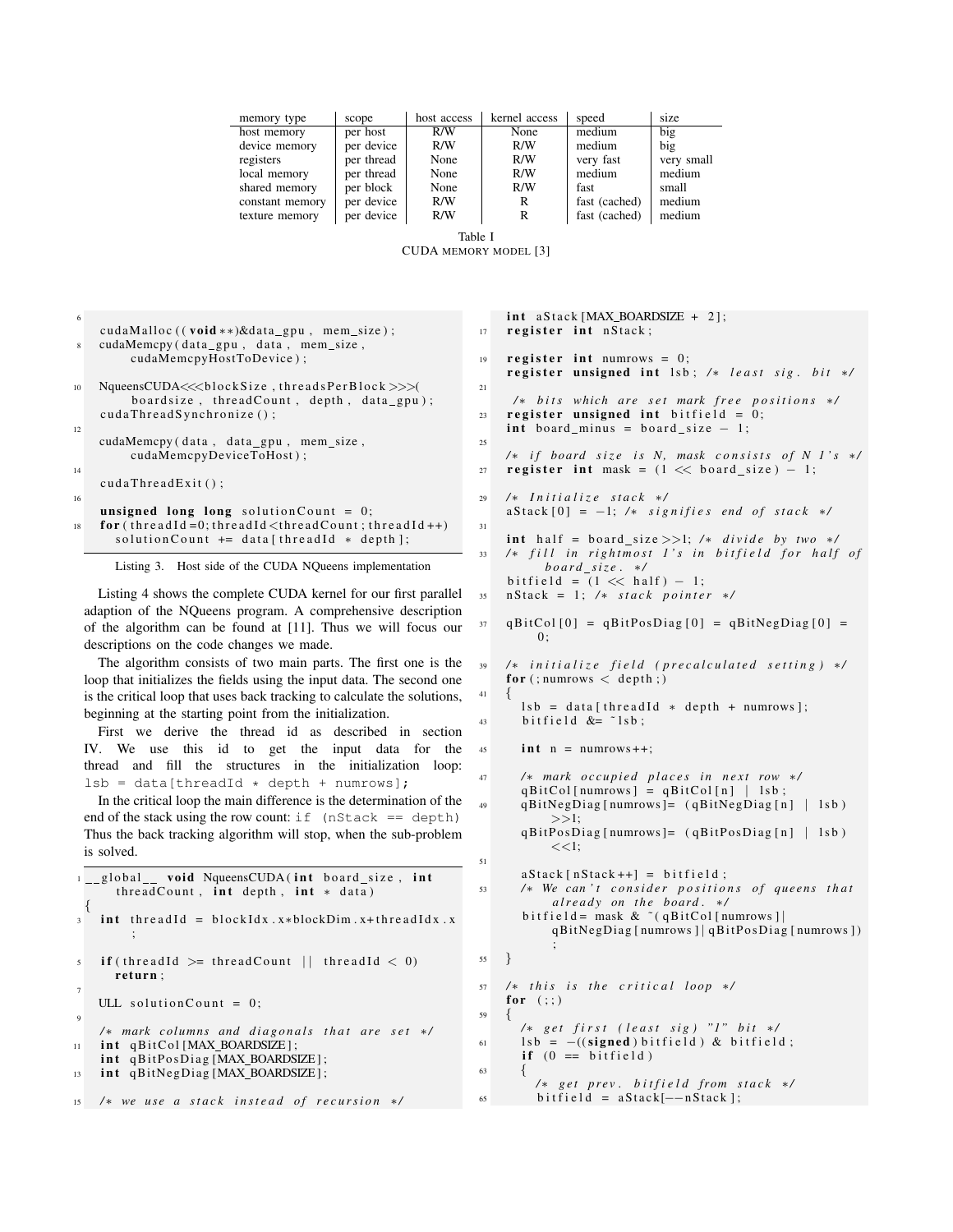```
if (nStack == depth) { /* if end of stack */67 break ;
         }
69 −−numrows ;
        continue:
71 }
      bit field \&= ~lsb; /* toggle off this bit */
73
      if (numrows < board_minus) /* more rows? */
75 {
        int n = numrows++;77
        /∗ mark o c c u pi e d p l a c e s i n n e x t row ∗/
79 \qquad qBitCol [numrows] = qBitCol [n] | lsb ;qBitNegDiag [ numrows ] = ( qBitNegDiag [n ] | lsb)
             >>1:
81 qBit P os Diag [ numrows ] = ( qBit P os Diag [n ] | 1s b )
             <<1:
83 a Stack [n Stack ++] = bit field;
        /∗ We can't consider positions of queens
             that already on the board. */
85 b i t f i e l d =mask & ˜ ( qBitC ol [ numrows ] ∣ qBitNe gDia g
             [ numrows ] | qBitPosDiag [ numrows ] ) ;
        continue;
87 }
      e l s e
89/∗ No more rows t o p r o c e s s ; a s o l u t i o n . ∗/
91 ++ solution Count;
        bitfield = aStack[--nStack];93 −−numrows;
        continue;
95 }
    }
97
    /∗ m u l t i p l y s o l u t i o n s by two ( mi r r o r im a ge s ) ∗/
99 data [threadId * depth] = solution Count * 2;
  }
```
Listing 4. CUDA kernel of our adapted N Queens program based on J. Somers' work

With this program we achieved occupancy of 100%, but utilized the slow device memory of our graphic card.

### *B. Optimizations*

After the basic program was functional, we modified it successive to benefit from hardware features e.g. use shared memory instead of mapped device memory for the arrays. Because shared memory is fairly small, making use of it reduces the number of threads that can be deployed. But in exchange using fast shared memory brings huge performance benefits over slow device memory. The performance impact of these optimizations is discussed in the next section. This section will describe the optimizations in detail.

The first optimization step was the usage of shared memory for the stack. Therefore we used the \_\_shared\_\_ statement of CUDA. Listing 5 shows the changes that were necessary to access the shared stack.

```
int tx = thread Idx .x * MAX_BOARDSIZE;
\overline{5} \cdots16 __shared__ int aStack [(MAX_BOARRSIZE+2)*THREADS PER BLOCK ] ;
17 register int nState + tx;
```
After that we also modified the arrays that store the columns and diagonals to use shared instead of device memory. This is shown in Listing 6.

| 11 | $_{--}$ shared $_{--}$ int qBitCol[MAX_BOARDSIZE*<br>THREADS PER BLOCK]; |
|----|--------------------------------------------------------------------------|
| 12 | __shared__ int qBitPosDiag[MAX_BOARDSIZE*<br>THREADS_PER_BLOCK];         |
| 13 | __shared__ int qBitNegDiag[MAX_BOARDSIZE*<br>THREADS PER BLOCK];         |
| 14 |                                                                          |
| 15 | .                                                                        |
| 36 |                                                                          |
| 37 | $qBitCol$ [tx]= $qBitPosDiag$ [tx]= $qBitNegDiag$ [tx]=0;                |
|    | Listing 6. Optimization Step 2                                           |

The usage of normal shared memory as shown in both optimizations requires choosing the memory size at compile time. To adjust the shared memory sizes at runtime the extern \_\_shared\_\_ prefix can be used. The memory size is determined by the optional third parameter of the CUDA kernel call (see Listing 3), as shown in Listing 7.

| $\mathbf{Q}$ | int sharedMemorySize = MAX BOARDSIZE $*$ 4 $*$<br>threads $PerBlock * size of (int);$                                   |
|--------------|-------------------------------------------------------------------------------------------------------------------------|
| 10           | NqueensCUDA $\ll$ blockSize, threadsPerBlock,<br>sharedMemorySize $\gg$ boardsize, threadCount,<br>$depth, data\_gpu);$ |

Listing 7. Optimization Step 3 - Call of the CUDA Kernel

Because the extern shared memory is one big block, we need different indices to map the four arrays per thread to it. These are shown in Listing 8.

```
2 extern _{--}shared_{--} int shared Data [];
\frac{4}{1} ...
11 int iStack = MAX_BOARDSIZE * 4 * tx + 0 *MAX BOARDSIZE;
12 int iQBitCol = MAX_BOARDSIZE * 4 * tx + 1 *MAX_BOARDSIZE;
13 int iQBitPosDiag = MAX_BOARDSIZE * 4 * tx + 2 *MAX BOARDSIZE;
   int iQBitNegDiag = MAX_BOARDSIZE * 4 * tx + 3 *MAX BOARDSIZE;
16 register int nStack = iStack;
37 shared Data [iQBitCol] = shared Data [iQBit Pos Diag]
        = shared Data [iQBitNeg Diag] = 0;
```


The final step was to reduce the necessary amount of shared memory by using current instead of maximal board size to seize the arrays. Less usage of shared memory increases the maximum amount of threads that can be used per block. With this final optimization we hit all three limits for thread blocks per multiprocessor for graphic cards with a CUDA compute capability of 1.1 (registers, shared memory and max warps). We can run eight thread blocks per multi-processor and thus achieve a maximal occupancy of 33%.

3

10

15

17  $18$ 36

 $\text{int } abs = board\_size - depth;$ 

<sup>11</sup> int iQBitCol = abs  $* 4 * tx + 0 * abs;$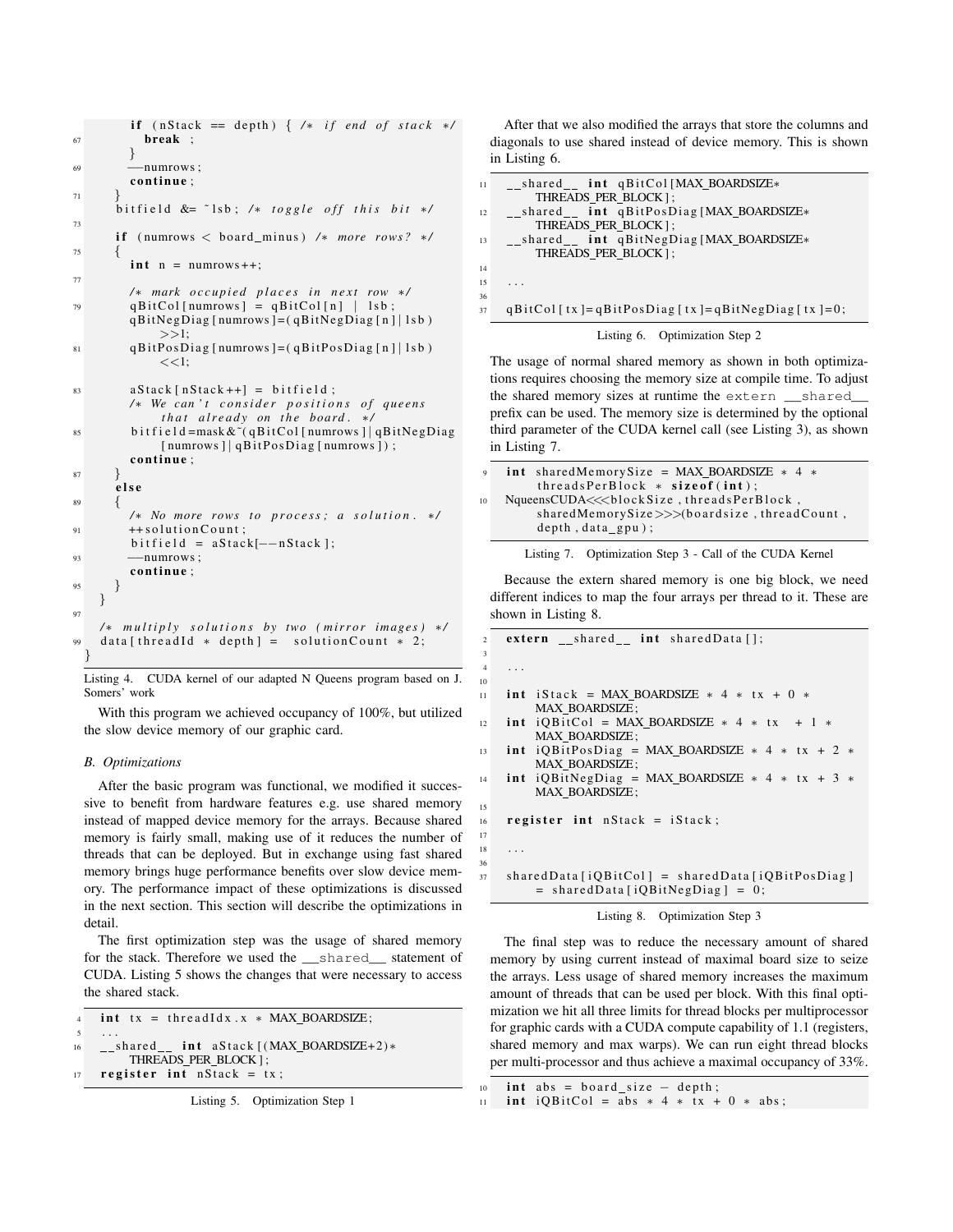|    | $\overline{12}$ int iQBitPosDiag = abs $*$ 4 $*$ tx + 1 $*$ abs;     |
|----|----------------------------------------------------------------------|
| 13 | int iOBitNegDiag = abs $* 4 * tx + 2 * abs$ ;                        |
|    | $\frac{14}{14}$ int iStack = abs $* 4 * tx + 3 * abs;$               |
| 15 |                                                                      |
| 16 | $\cdots$                                                             |
| 39 |                                                                      |
| 40 | for (int $d=0$ ; $d \leq d$ epth; $d++$ ) /* <i>initialize field</i> |
|    | $\ast/$                                                              |
|    |                                                                      |

Listing 9. Optimization Step 4

The next section describes the impact this optimization had on the performance of different CUDA-enabled graphic cards.

#### VI. EVALUATION

CUDA provides a comprehensive set of profiling capabilities. For a profiled program, GPU and CPU times, occupancy, grid sizes, register count and shared memory usage are captured for each kernel. In addition four out of eleven values can be chosen to be gathered. These values comprise the number of memory stores and loads, branches, instructions and launched thread blocks. For the memory accesses it also distinguishes between coherent and incoherent ones. This distinction is useful, because incoherent memory accesses are a performance bottleneck on the old graphic card architectures. These values can only be profiled for one multiprocessor (core). But even with this restriction the toolkit is powerful enough to provide a solid basis for effective optimizations.

#### *A. Test systems*

The evaluation of the different versions of our n queens program were done on the test systems listed in Table II. Test system 1 employs a graphic card from Nvidia's latest architecture (GeForce 200 Series), whereas the graphic card on test system 2 is built using the oldest CUDA-enabled architecture (GeForce 8 series). The GeForce GTX 275 has 240 multi-cores, a clock speed of 1404 MHz and a CUDA compute capability of 1.3. In contrast the GeForce 8600M GS only has 16 multi-core processors, a clock speed of 1200 MHz and a CUDA compute capability of 1.1. Test system 3 was tested with two graphic cards. First (3.1) a GeForce GTX 295 which consists of two GPUs with 240 multi-cores each, a clock speed of 1242 MHz and a CUDA compute capability of 1.3. The second configuration (3.2) used a Quadro NVS 295 that has 8 multi-cores, a clock speed of 1300 MHz and a CUDA compute capability of 1.1.

One of the main differences between CUDA compute capability 1.1 and 1.3 is the performance improvement for coalesced memory access in the latter version.

### *B. Performance impact of the optimizations*

After our NQueens program was running on CUDA-enabled graphic devices we began to optimize it. Therefore we reduced the amount of memory needed by each thread. In addition we made use of shared memory instead of local memory to minimize the overhead of device memory accesses. Using more shared memory on the other hand reduces the number of threads that can be run in parallel on a multiprocessor, because only 16KB of shared memory are available per block.

In order to see the performance impacts of our optimizations we executed the following procedure: Each program version was executed using different configurations. These configurations varied in complexity of the sub-boards (precalculated row count, *depth*)

| <b>Description</b><br><b>Component</b> |                                         |
|----------------------------------------|-----------------------------------------|
| test system 1                          |                                         |
| <b>CPU</b>                             | Intel Core 2 Duo E8500, 2x3.17 GHz      |
| <b>Chipset</b>                         | Intel P45                               |
| Graphics card                          | Gainward GeForce GTX 275                |
| <b>RAM</b>                             | 4GB (DDR2-1000)                         |
| test system 2                          |                                         |
| CPIJ                                   | Intel Core 2 Duo Mobile T9300 2x2.5 GHz |
| <b>Chipset</b>                         | Intel PM965                             |
| Graphics card                          | Nvidia GeForce 8600M GS                 |
| <b>RAM</b>                             | 3 GB (DDR2-800)                         |
| test system 3.1                        |                                         |
| <b>CPU</b>                             | Two Intel Xeon E5520 4x2.26 GHz         |
| <b>Chipset</b>                         | Intel 5520                              |
| Graphics card                          | Nvidia GeForce GTX 295                  |
| <b>RAM</b>                             | 6 GB (DDR3-1066)                        |
| test system 3.2                        |                                         |
| $\overline{\mathbf{CPU}}$              | Two Intel Xeon E5520 4x2.26 GHz         |
| <b>Chipset</b>                         | Intel 5520                              |
| Graphics card                          | Nvidia Quadro NVS 295                   |
| <b>RAM</b>                             | 6 GB (DDR3-1066)                        |
|                                        |                                         |

Table II TESTING ENVIRONMENT

and the thread count per block. The complexity resulted in different thread counts: the more sub-boards were precalculated, the more threads could be used and the lighter was the workload per thread. The block count can be calculated by dividing the thread count by the thread count per block. Table III shows the range of the input parameters.

| <b>precalculated row count</b> 23456 |                                                                 |
|--------------------------------------|-----------------------------------------------------------------|
|                                      | thread count per block   1 2 3 4 8 16 32 64 128 180 256 448 512 |
|                                      | Table III                                                       |

TEST CONFIGURATION: VARIING PARAMETERS

The configuration with the shortest run time was chosen as a reference. The runtime varied from some seconds to several minutes depending on the current configuration. The occupancy varied from 15.6% to 100% and the best result did often not have the highest occupancy. The runtime is calculated within the program and includes the precalculation of the board settings. The overhead for these precalculations is insignificant for huge queen counts. In addition as described in the previous chapter, at test system 3.1 and 3.2 only the GPU was exchanged. Thus their performance could be compared directly.

Figure 4 shows the results for test system 1 and test system 3.1 where current CUDA-enabled graphic cards are employed. With the first program version it took 2.9 / 3.3 seconds to calculate the number of valid configurations for a *16* queens problem. Optimizations reduced execution time, so that in the end the program only used 1.1 / 1.6 seconds to calculate the same result. As expected, using the shared instead of mapped device memory increases performance. The only exception is optimization 3, where the performance slightly declined.

The results of test system 2 and test system 3.2 are shown in Figure 5. In these systems two of the first CUDA-enabled graphic cards were used. The unoptimized NQueens program needed 14.7 / 16.4 seconds to solve the 16 queens problem in the best con-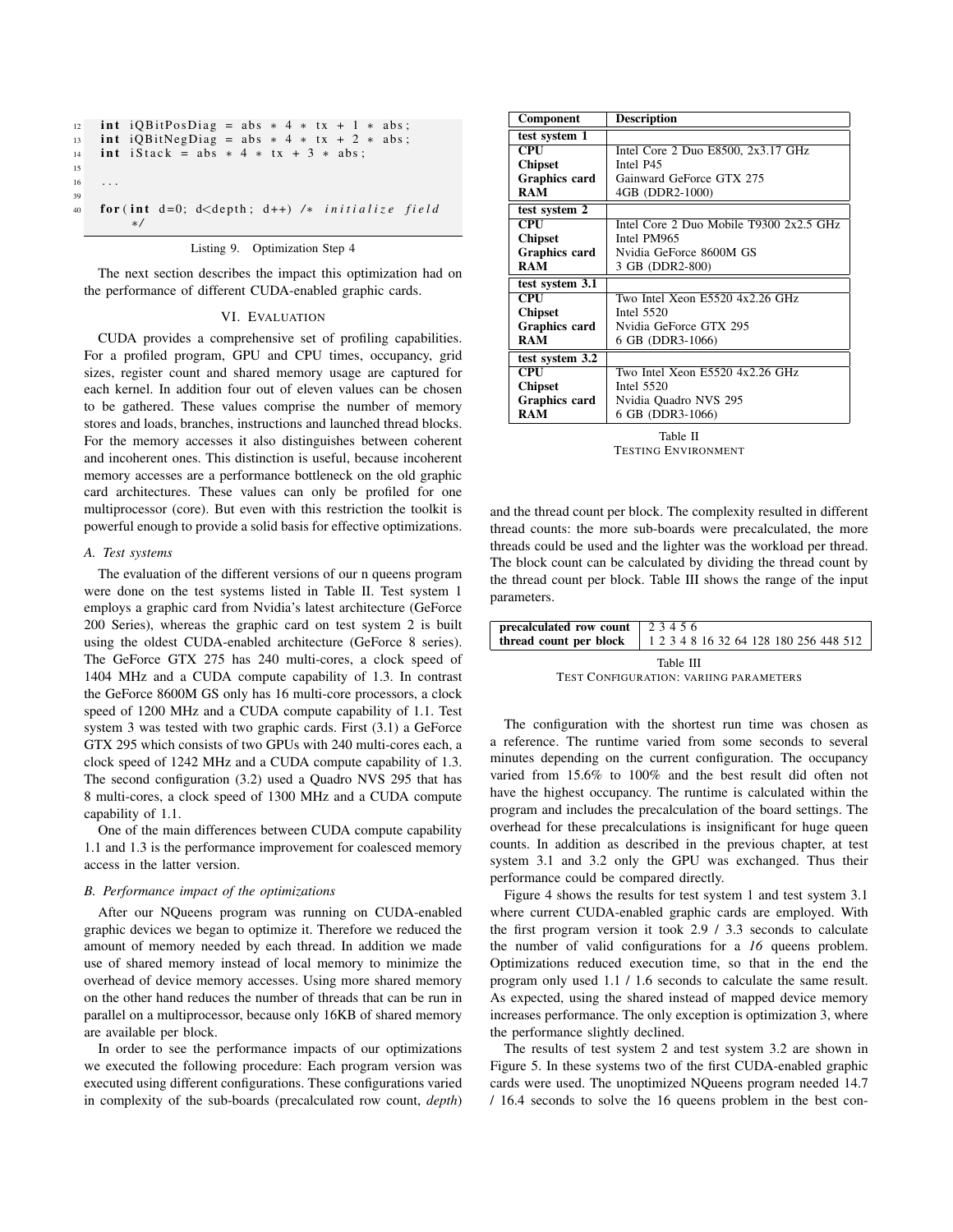

Figure 4. Runtime comparison of different versions of the NQueens program for  $N=16$  on GeForce GTX 275 (test system 1) and GeForce GTX 295 (test system 3.1, only one GPU used). The base program and optimization details are described in section V.

figuration. In contrast to test system 1, the first three optimization steps increased the execution time. Thus NQueens Optimization 3 required 25.2 / 38.2 seconds to calculate the result. After that, with the final optimization, an increase of the performance occurs. The profit is so big that the execution time of the final version is 12.0 / 17.2 seconds and thus better than the first one.

There is a significant gap between the impacts of the optimizations for both architectures. While they provided a better performance on the later architecture, each step led to worse performance on the predecessor architecture. This holds until the last step, where a big performance gain showed up. This behavior also occurred for different queen counts (14, 15, 17). Because the problem size and runtime grow factorial, for sizes below 14 runtime measurements become inappropriate and for sizes above 17 the execution time for all configuration exceeds days.

This evaluation shows that programming for general purpose graphic cards is still problematic, because programmers can not even make assumptions on the effects that optimizations of a program will have. A program that is optimized for a chosen architecture will not necessarily run fast on another CUDA-enabled architecture. Regarding test system 2 and test system 3.2, a programmer would have stopped his optimizations towards the usage of shared memory, because this led to worse performance. So the optimal performance of 12.0 / 17.2 seconds would not be achieved.

Recommended optimizations regarding shared memory are: the application of fast shared memory instead of slow device memory and the reduction of the amount of memory that is needed per thread. Higher memory access performance is paid with reduced occupancy of graphic card resources. That means that fewer threads can be executed in parallel. The CUDA execution model assumes that most threads in a hardware execution unit (warp) are waiting for I/O (memory access) and are not ready for execution while one thread is running. Thus a reduced memory access delay and a smaller number of threads may improve the performance anyway. For CUDA graphic cards with a compute capability of 1.1 or 1.0, like the ones we used in test system 2 and test system 3.2, the order in which memory is accessed is also relevant. Successive accesses on memory addresses are very fast because all the accesses can be coalesced. If there is no such order, in the worst case each access will result in an individual I/O operation with the proper delay. These additional costs do not accumulate on newer CUDA-enabled architectures. This points out that not only memory type, but also memory access patterns have to be considered. A detailed analysis of memory access patterns and memory coalescing optimization for test system 2 and test system 3.2 are beyond the scope of the paper. Further information on optimizing for CUDA can be found in [15] and [16].

# VII. CONCLUSION

In the literature, current programming frameworks for graphic cards are claimed to be easy to use and very fast.

We demonstrated that the performance of a GPU program is very hard to predict due to different hardware capabilities of different graphic card series. Thus optimizing the code requires a deep understanding of the target platform. Looking at the code, it is not clear whether accessing a variable will be fast, because it is kept in a register, or slow, because it resides in off-chip local memory. This is a situation that programmers acquainted to CPUs are very unfamiliar with. But since future CPU architectures will have some similarities with current GPU architectures - for example the distribution of memory, regular programmers might face similar problems in the future. Therefore studying the characteristics of modern GPUs might help us to develop better programming frameworks for future CPUs.

To build efficient programs for the Compute Unified Device Architecture (CUDA), a sophisticated knowledge about the underlying hardware architecture is needed. Thus, it is not as easy to use the CUDA framework as it seems in the first place. To make it worse CUDA comes with a lot of restrictions. Because light-weight CUDA-threads have no stack, recursion is not supported. CUDA routines are differentiated from normal program routines so reusing of code fragments becomes impossible. On Windows, long-running CUDA-threads result in a driver restart [17].

There is still a lot of work to do until general purpose programming for graphic cards will be as comfortable as programming for CPUs. Performance still has its price. The trade-off for faster programs is a higher programming effort.